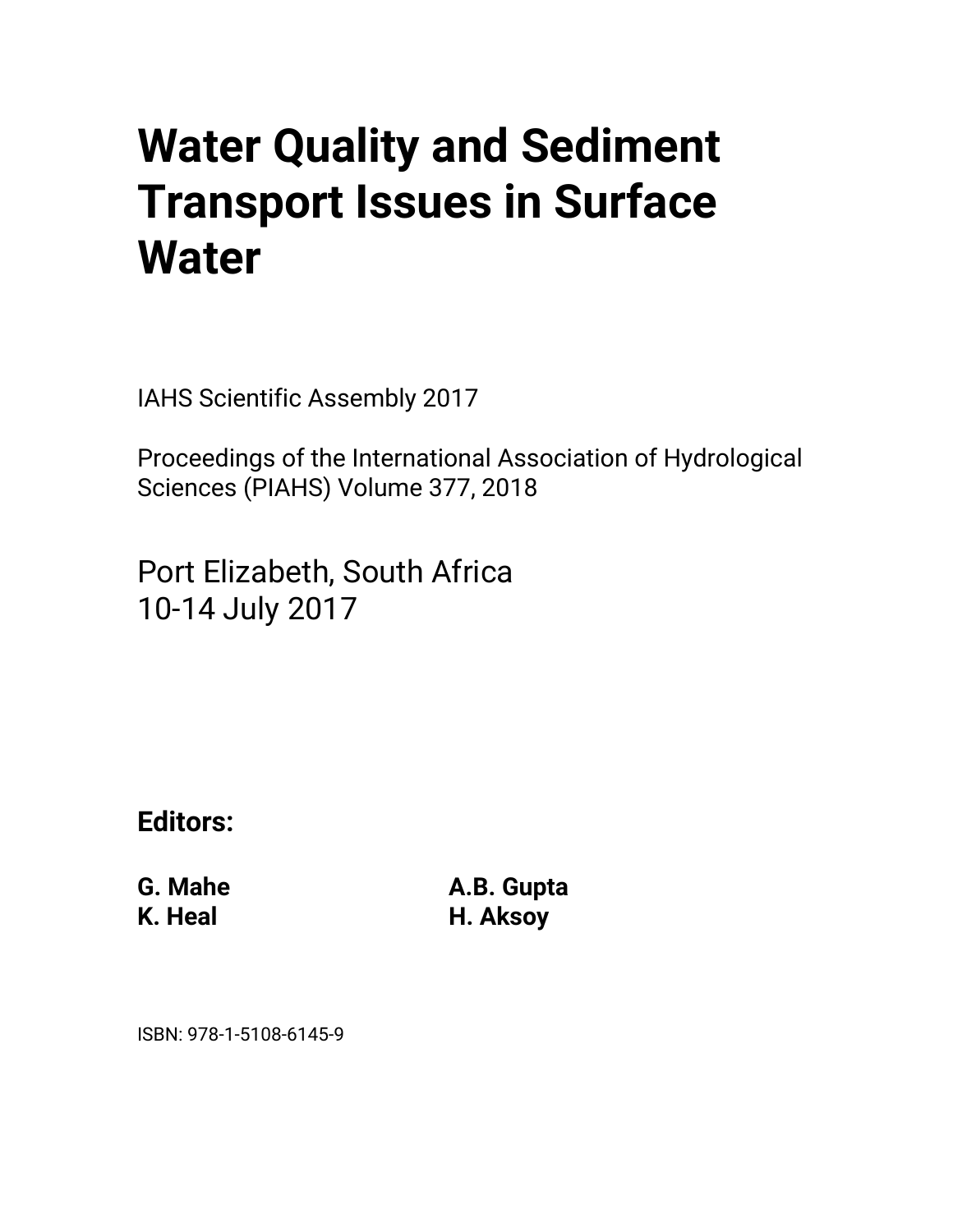**Printed from e-media with permission by:** 

Curran Associates, Inc. 57 Morehouse Lane Red Hook, NY 12571



**Some format issues inherent in the e-media version may also appear in this print version.** 

The copyright of any article is retained by the author(s) and distributed under the Creative Commons Attribution 3.0 license. http://creativecommons.org/licenses/by/3.0/ Unless otherwise stated, associated published material is distributed under the same license. The original work can be found online at:

http://www.proc-iahs.net/377/index.html

Printed by Curran Associates, Inc. (2018)

International Association of Hydrological Sciences Centre for Ecology and Hydrology Wallingford, Oxfordshire OX10 8BB United Kingdom

Phone: 441 491 692 442 Fax: 441 491 692 448

http://iahs.info/

#### **Additional copies of this publication are available from:**

Curran Associates, Inc. 57 Morehouse Lane Red Hook, NY 12571 USA Phone: 845-758-0400 Fax: 845-758-2633 Email: curran@proceedings.com Web: www.proceedings.com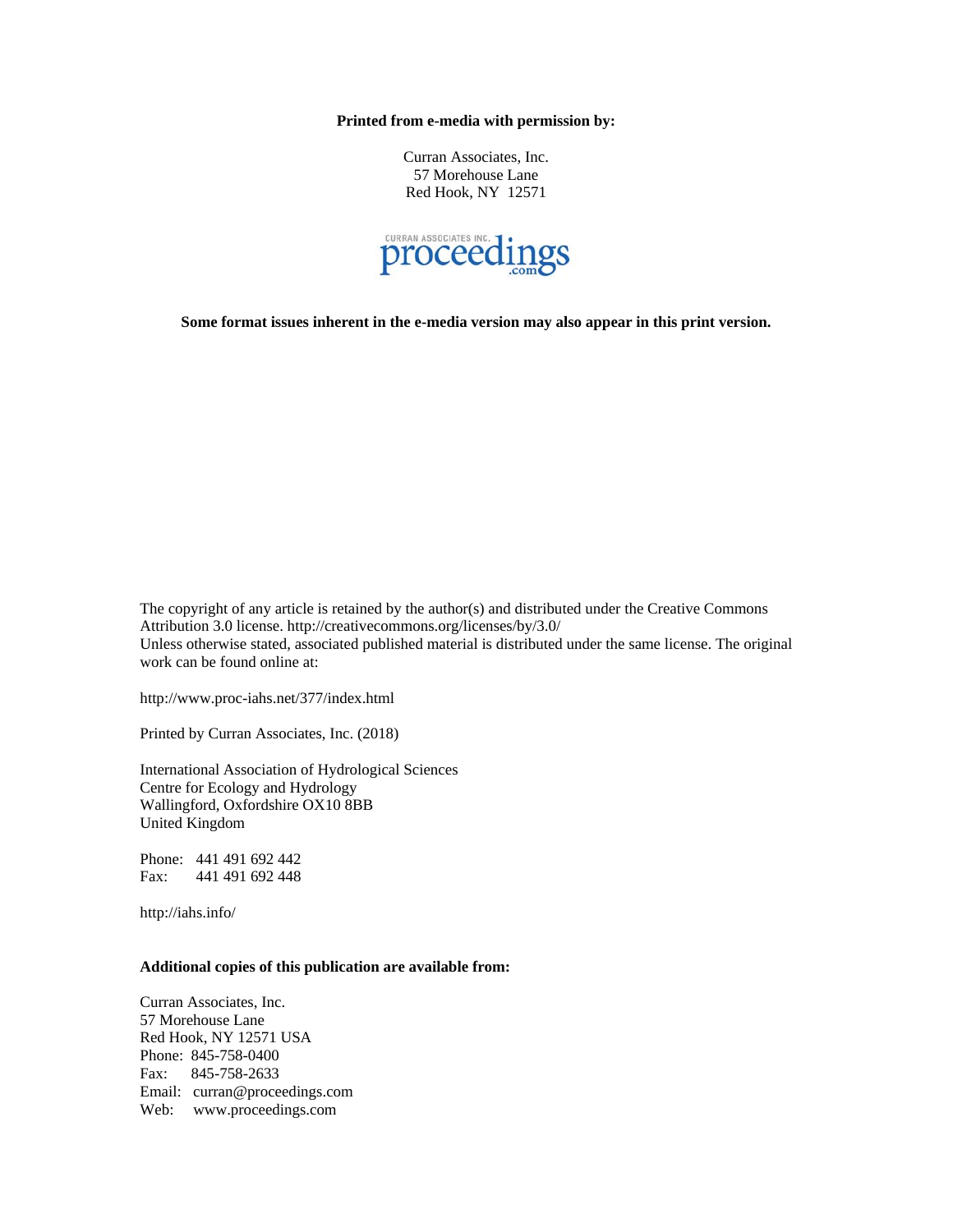## *Volume 377, 2018*

## **Water quality and sediment transport issues in surface water IAHS Scientific Assembly 2017**

10–14 July 2017 Port Elizabeth, South Africa Editor(s): G. Mahe, K. Heal, A. B. Gupta, and H. Aksoy

16 Apr 2018 Preface: Water quality and sediment transport issues in surface water 1 Gil Mahe, Kate Heal, Akhilendra B. Gupta, and Hafzullah Aksoy Proc. IAHS, 377, 1-1, https://doi.org/10.5194/piahs-377-1-2018, 2018 16 Apr 2018

A multi-approach and multi-scale study on water quantity and quality changes in the Tapajós River basin, Amazon 3

Rodolfo Luiz Bezerra Nóbrega, Gabriele Lamparter, Harold Hughes, Alphonce Chenjerayi Guzha, Ricardo Santos Silva Amorim, and Gerhard Gerold Proc. IAHS, 377, 3-7, https://doi.org/10.5194/piahs-377-3-2018, 2018

### 16 Apr 2018

Changes in soil erosion and sediment transport based on the RUSLE model in Zhifanggou watershed, China 9

Lei Wang, Ju Qian, Wen-Yan Qi, Sheng-Shuang Li, and Jian-Long Chen Proc. IAHS, 377, 9-18, https://doi.org/10.5194/piahs-377-9-2018, 2018

16 Apr 2018

Regionalising MUSLE factors for application to a data-scarce catchment 19 David Gwapedza, Andrew Slaughter, Denis Hughes, and Sukhmani Mantel Proc. IAHS, 377, 19-24, https://doi.org/10.5194/piahs-377-19-2018, 2018

16 Apr 2018

Water quality modelling of an impacted semi-arid catchment using flow data from the WEAP model 25 Andrew R. Slaughter and Sukhmani K. Mantel

Proc. IAHS, 377, 25-33, https://doi.org/10.5194/piahs-377-25-2018, 2018

16 Apr 2018

Estimation of sediment deposits in the Ghézala reservoir in northern Tunisia 35 Majid Mathlouthi and Fethi Lebdi Proc. IAHS, 377, 35-40, https://doi.org/10.5194/piahs-377-35-2018, 2018

16 Apr 2018

Morphodynamic change analysis of bedforms in the Lower Orinoco River, Venezuela 41 Santiago Paul Yepez, Alain Laraque, Carlo Gualtieri, Frédéric Christophoul, Claudio Marchan, Bartolo Castellanos, Jose Manuel Azocar, Jose Luis Lopez, and Juan Alfonso